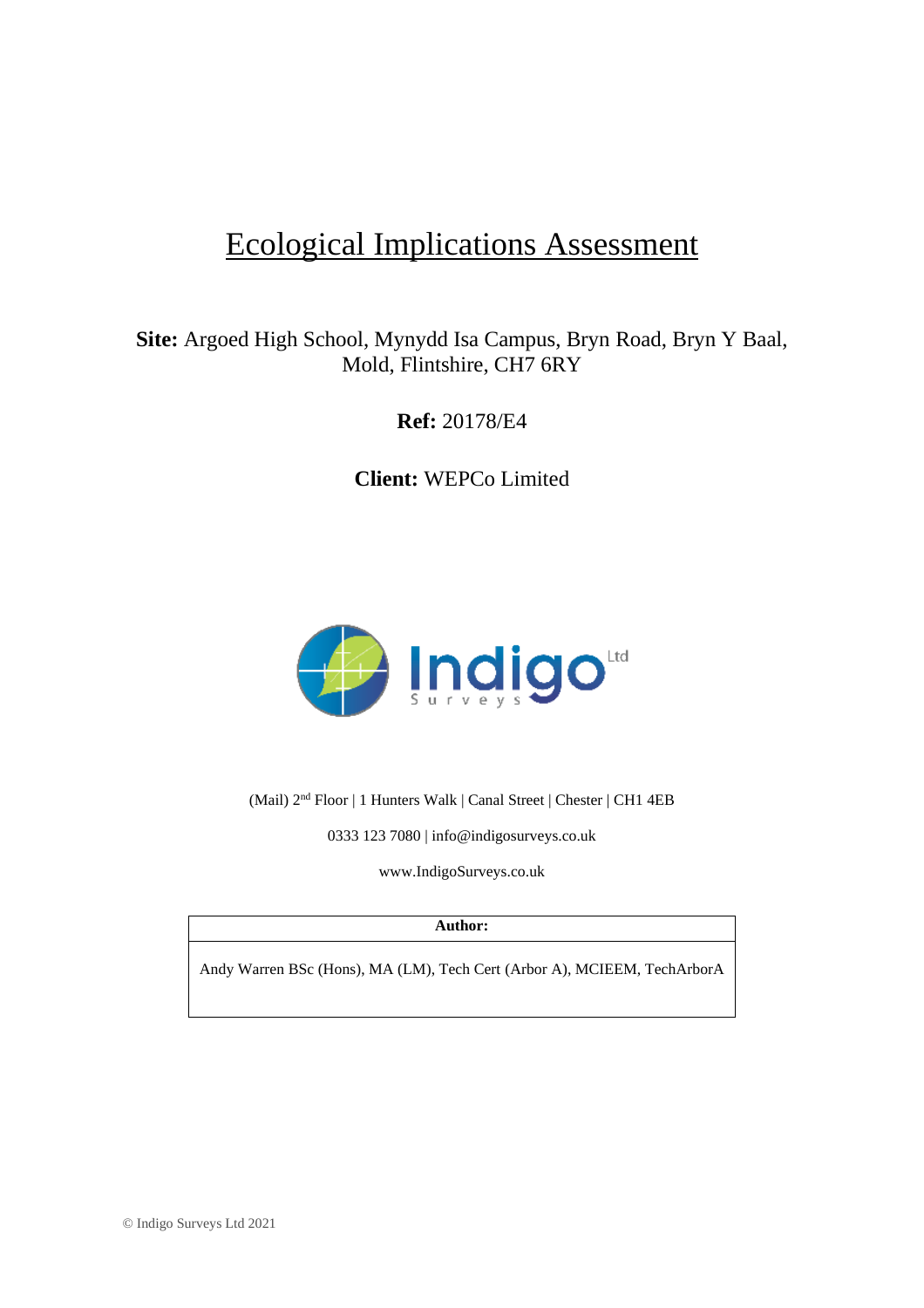

## **TABLE OF CONTENTS**

|                |     |  | Page No. |
|----------------|-----|--|----------|
| 2.             |     |  |          |
|                | 2.1 |  |          |
|                | 2.2 |  |          |
| 3 <sub>1</sub> |     |  |          |
| 4.             |     |  |          |
| 5 <sub>1</sub> |     |  |          |
|                |     |  |          |
|                |     |  |          |
|                |     |  |          |
|                |     |  |          |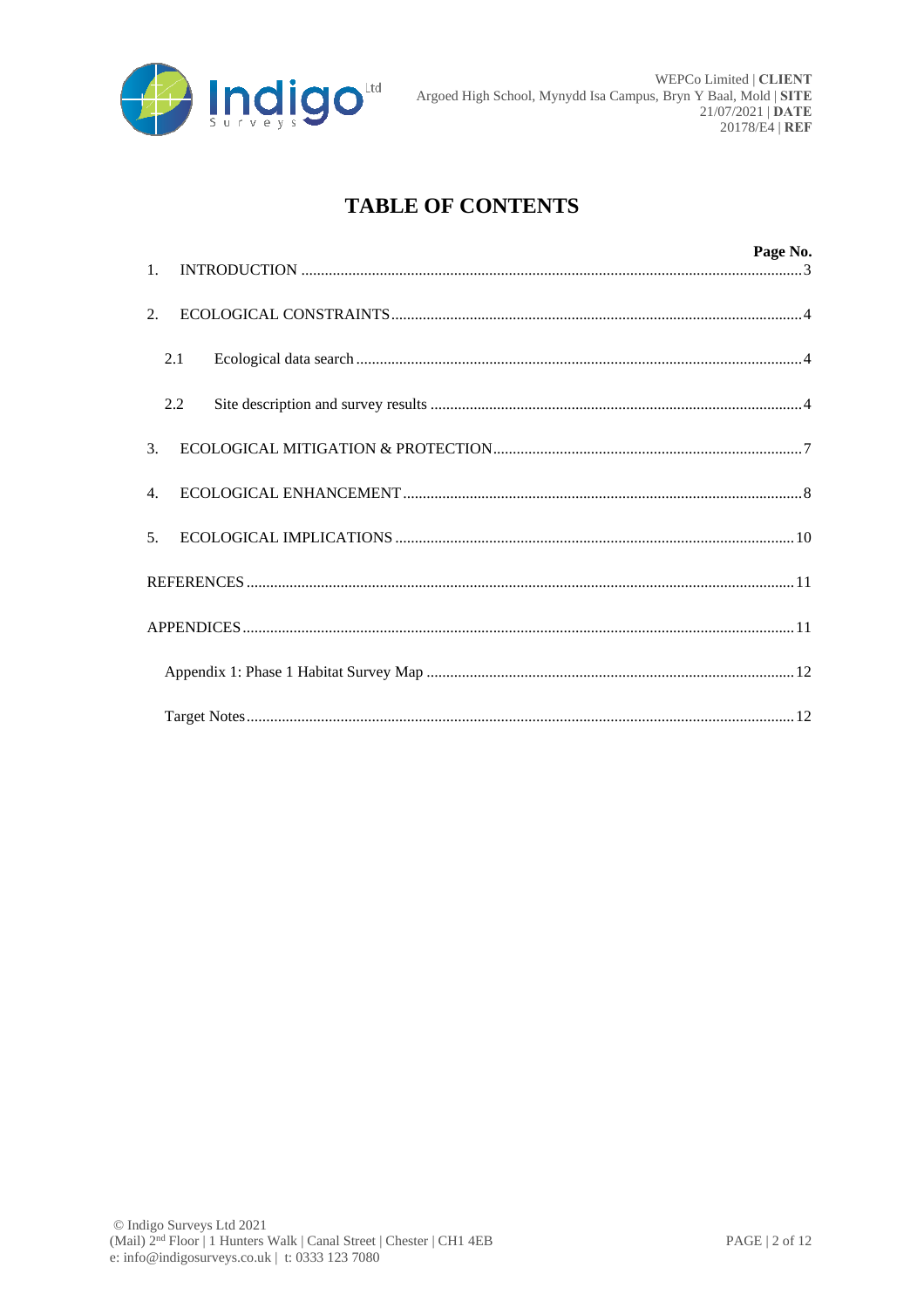

### **1. INTRODUCTION**

This report is provided in support of a joint planning application to be made to Flintshire County Council (FCC) by WEPCo and FCC Education Department for the redevelopment of the Argoed High School site. The report provides an assessment of the ecological interests and constraints of the Mynydd Isa Campus at the site on Bryn Road in Bryn Y Baal near Mold, Flintshire.

On 22nd May 2020, a visit was made to the site by Indigo Surveys Ltd to assess the land for the presence (actual or potential) of important or protected species and/or priority habitats. The weather was mild and bright.

On the 5th November, FCC invited WEPCo to prepare proposals for the development of a new 3-16 age range campus on the existing Argoed High School site in the village of Mynydd Isa. The project is to co-locate Ysgol Mynydd Isa primary school and the existing Argoed high school into a new building. The high school and primary school will remain as separate schools but operate within a single building with some shared facilities and is to accommodation 1300 full time learners.

Ecological data was also obtained from COFNOD, the ecological database for Denbighshire, this revealing a number of records of European Protected Species, UK Biodiversity Action Plan (UKBAP) and Local Biodiversity Action Plan (LBAP) species within a 1.0 km radius of the site, along with a small number of statutory and non-statutory wildlife conservation sites.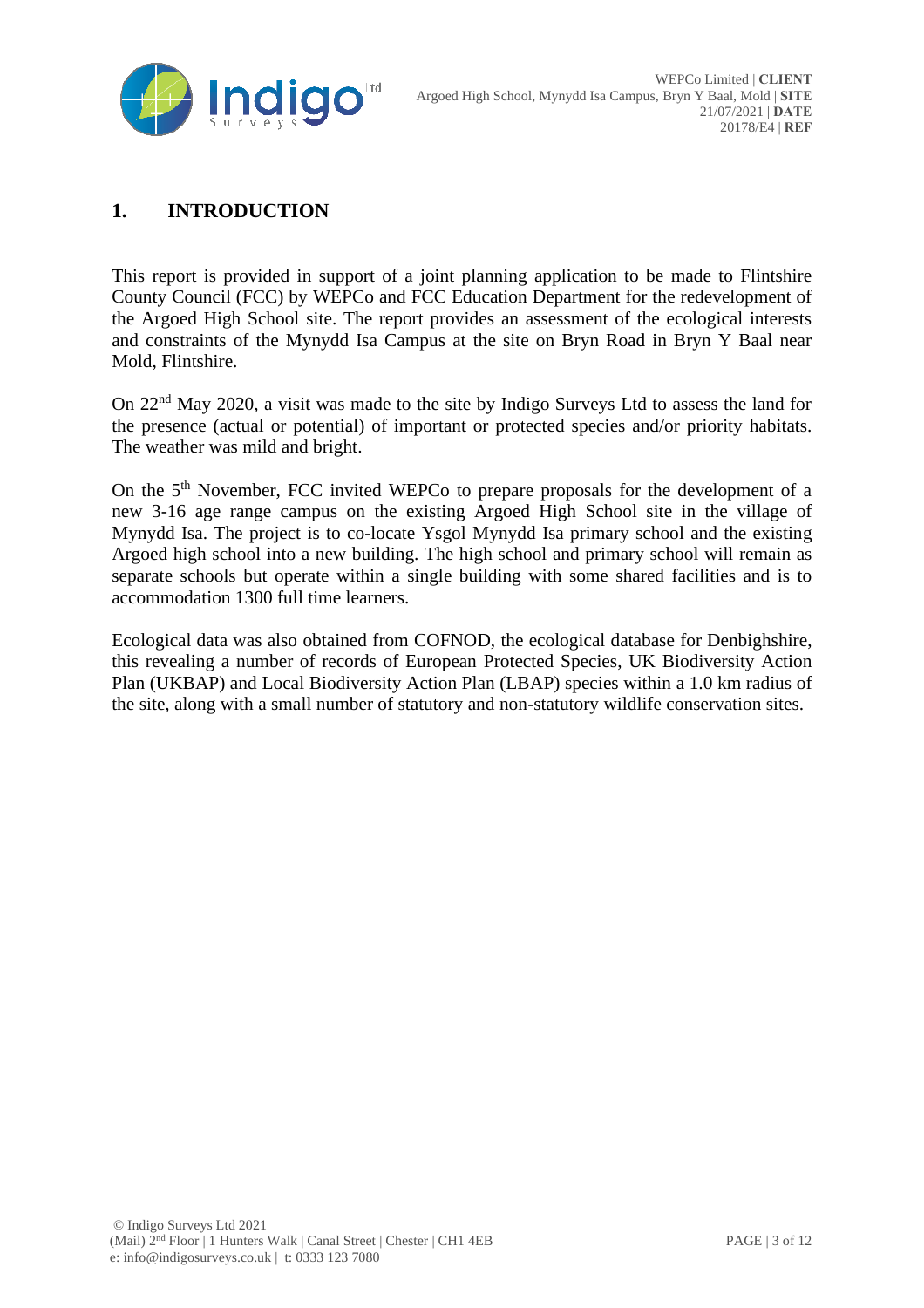

### **2. ECOLOGICAL CONSTRAINTS**

#### **2.1 Ecological data search**

Within 1.0 km of the site there were two statutory sites; Buckley Claypits and Commons Site of Special Scientific Interest (SSSI), and Deeside and Buckley Newt Sites Special Area of Conservation (SAC).

There were also two non-statutory sites:

- Coed Argoed Local Wildlife Site
- Bryn y Baal Quarry RIGS

Due to the distances between the land and these sites, the presence of significant barriers including main roads and buildings, and the lack of direct connectivity, any proposed development is unlikely to impact adversely on these sites or the ecological communities therein.

The desk study also revealed a number of records of European Protected Species, UK Biodiversity Action Plan (UKBAP) and Local Biodiversity Action Plan (LBAP) species within a 1.0 km radius of the site.

None came from the site itself, but within 1.0 km there were a number of bat records for the area. Species included Lesser Horseshoe *Rhinolophus hipposideros*, Noctule *Noctula nyctalus*, Natterer's Bat *Myotis nattereri*, Common Pipistrelle *Pipistrellus pipistrellus*, Brown Long-eared Bat *Plecotus auritus* and unknown bats.

Other mammal records included Badger *Meles meles*, Hedgehog *Erinaceus europaeus*, Brown Hare *Lepus europaeus* and Polecat *Mustela putorius*, all of which came from beyond barriers such as roads and houses.

Amphibian and reptile records included Great Crested Newt *Triturus cristatus*, Smooth Newt *Lissotriton vulgaris*, Palmate Newt *Lissotriton helveticus*, Common Frog *Rana temporaria*, Common Toad, Common Lizard *Vivipara zootoca* and Slow Worm *Anguis fragilis*, all of which came from beyond 500 metres from the site.

Bird records included Song Thrush *Turdus philomelos*, Starling *Sturnus vulgaris*, Dunnock *Prunella modularis* and Kestrel *Falco tinnunculus* amongst others.

#### **2.2 Site description and survey results**

The site encompassed the buildings and grounds of Argoed High School.

The grounds were dominated by large playing fields sport pitches/courts and amenity grassland lawns.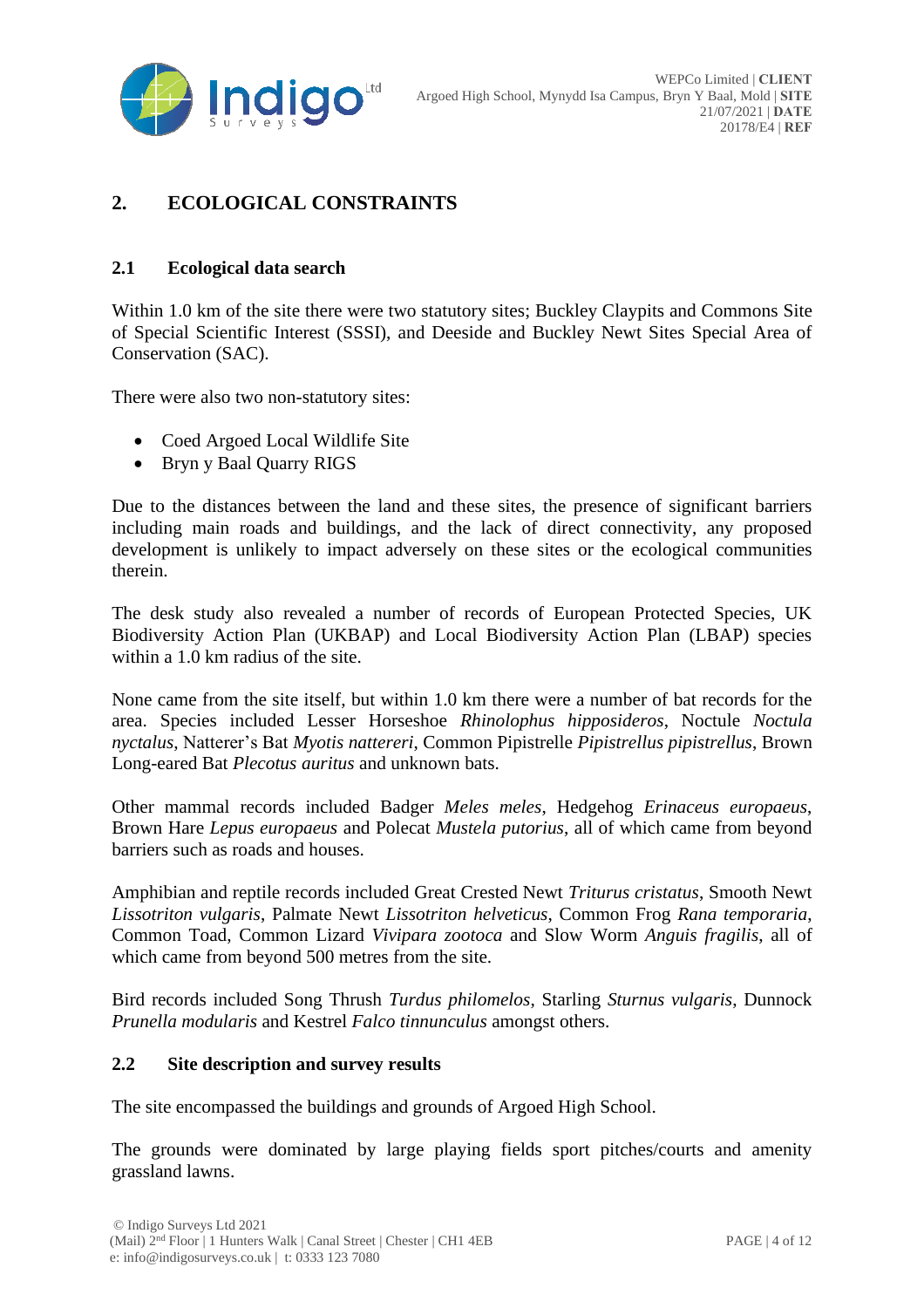

The amenity grassland comprised a short sward of Perennial Ryegrass *Lolium perenne*, Creeping Fescue *Festuca rubra*, and meadow-grasses *Poa spp*. Forbs amongst the sward included Dandelion *Taraxacum section vulgare*, White Clover *Trifolium pratense*, Daisy *Bellis perennis*, Great Plantain *Plantago major* and Ribwort Plantain *Plantago lanceolata*.

Secondary habitats included a number of mixed scattered trees, sections of intact hedge and hedge with trees and a narrow, culverted brook.

The trees included Sessile Oak *Quercus petraea*, Sycamore *Acer pseudoplatanus* Whitebeam *Sorbus aria*, Lombardy Poplar *Populus nigra italica*, Red Western Cedar *Thuja plicata* and Larch *Larix sp.* amongst others

The intact hedgerows and hedges with trees comprised Hawthorn *Crataegus monogyna*, Blackthorn *Prunus spinosa*, Field Maple *Acer campestre*, Elder *Sambucus nigra*, English Oak *Quercus robur*, Sycamore, Bramble *Rubus fruticosus* and Common Nettle *Urtica dioica*.

School buildings, carparks and walkways represented buildings and hard standing.

No rare vascular plants were found, and all species recorded were common and widespread.

During the site visit just two species of birds were observed, both of which were Species of Low Conservation Concern (RSPB Green list): Woodpigeon *Columba palumbus* and Carrion Crow *Corvus corone corone*.

Bird nesting opportunities within the survey area were plentiful, with scattered trees and hedgerows providing nesting habitat. However, no old or in-use nests were found.

None of the trees contained features such as woodpecker holes, fissures and exfoliating bark, that provided potential for bat roosting and/or hibernation.

An external inspection of the buildings revealed one of the buildings had medium suitability for roosting and/or hibernating bats.

As such, two nocturnal surveys were undertaken, these on the evening of  $22<sup>nd</sup>$  August and the morning of 6<sup>th</sup> September 2020.

During the evening survey no bats emerged from the school building, but two Common Pipistrelle Bats *Pipistrellus pipistrellus* were detected foraging along the perimeter hedgerow. No bats were recorded during the dawn return survey. The surveys confirmed the absence of a bat roost, and the site itself had low value to foraging bats.

There were no signs or evidence of Badger *Meles meles* activity, whilst the small brook offered relatively poor/unsuitable habitat for Otters *Lutra lutra* and Water Vole *Arvicola amphibius*.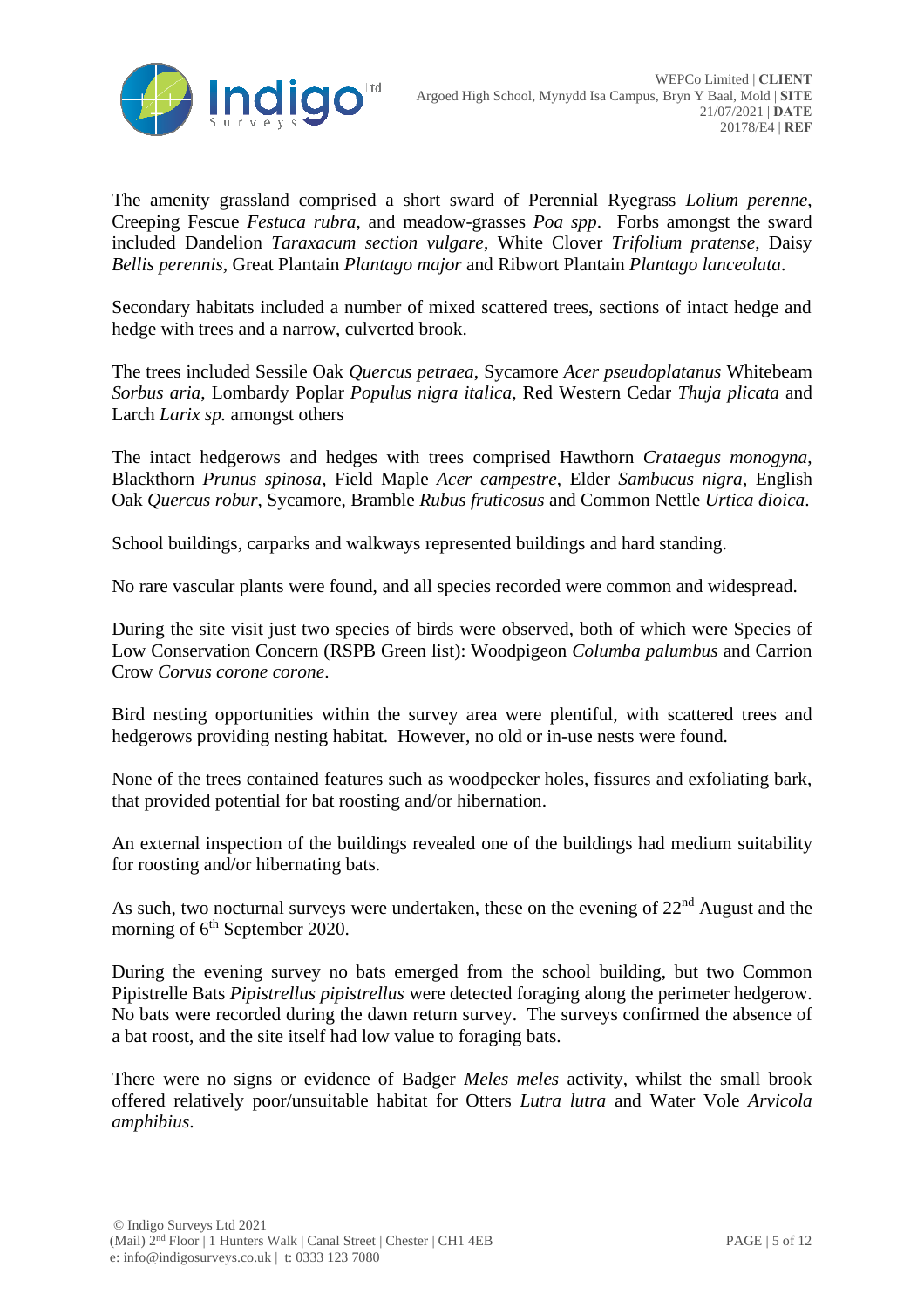

There were no still water or other wetland features on the site, and as such there was negligible potential for amphibians.

The site offered poor habitat for reptiles due to the frequent mowing regime and lack of suitable cover.

Since the site was dominated by close mown amenity grassland, with limited floristic diversity, it was concluded that there was low potential for significant invertebrate assemblages, in particular those species listed as a priority in the UK Biodiversity Action Plan and/or Local Biodiversity Action Plan. Indeed, none were noted.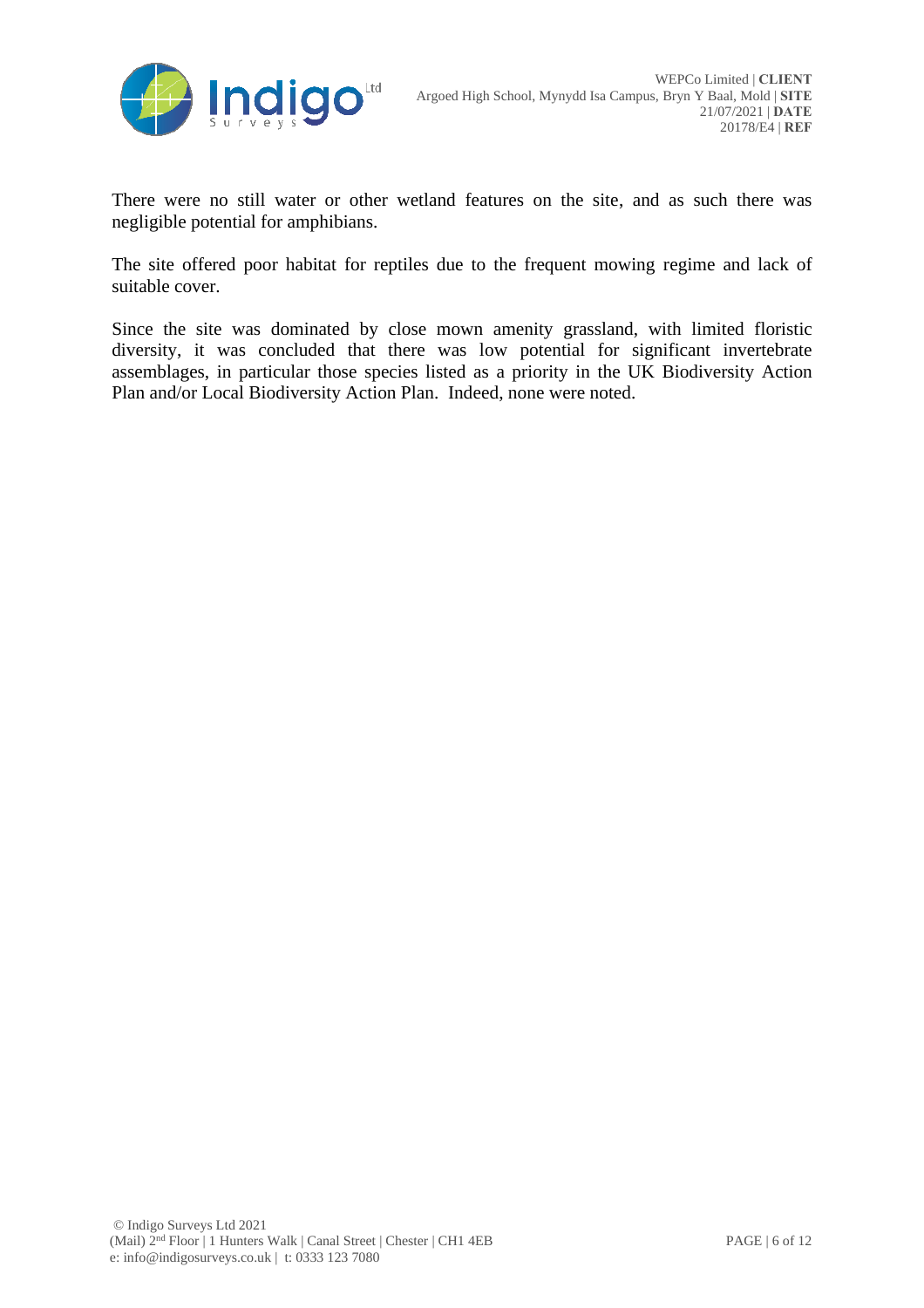

### **3. ECOLOGICAL MITIGATION & PROTECTION**

Since all in-use bird's nests and their contents are protected from damage or destruction, any scrub removal or works which may affect a nest should be undertaken outside the period  $1<sup>st</sup>$ March to  $31<sup>st</sup>$  August inclusive. If this time frame cannot be avoided, a close inspection of the scrub to be removed will be undertaken prior to clearance.

Work will not be carried out within a minimum of 5.0 metres of any in-use nest, although this distance could be more depending on the sensitivity of the species. Any in-use nest will be allowed to fledge before it is disturbed.

Irrespective of the absence of reptiles and amphibians, care will be taken at all times when carrying out earthworks, as small mammals could be present. Any small mammals disturbed or uncovered will either be caught by hand and relocated to a safe area, or left to vacate the work site in their own time.

If excavations are to be undertaken, it should be noted that open trenches could potentially trap wildlife, especially if these fill up with water. Escape routes will therefore be provided if trenches cannot be infilled immediately. These can be in the form of branches or boards placed on the bottom of the trench, with their upper ends above ground level and touching the sides, or sloping ends left in trenches.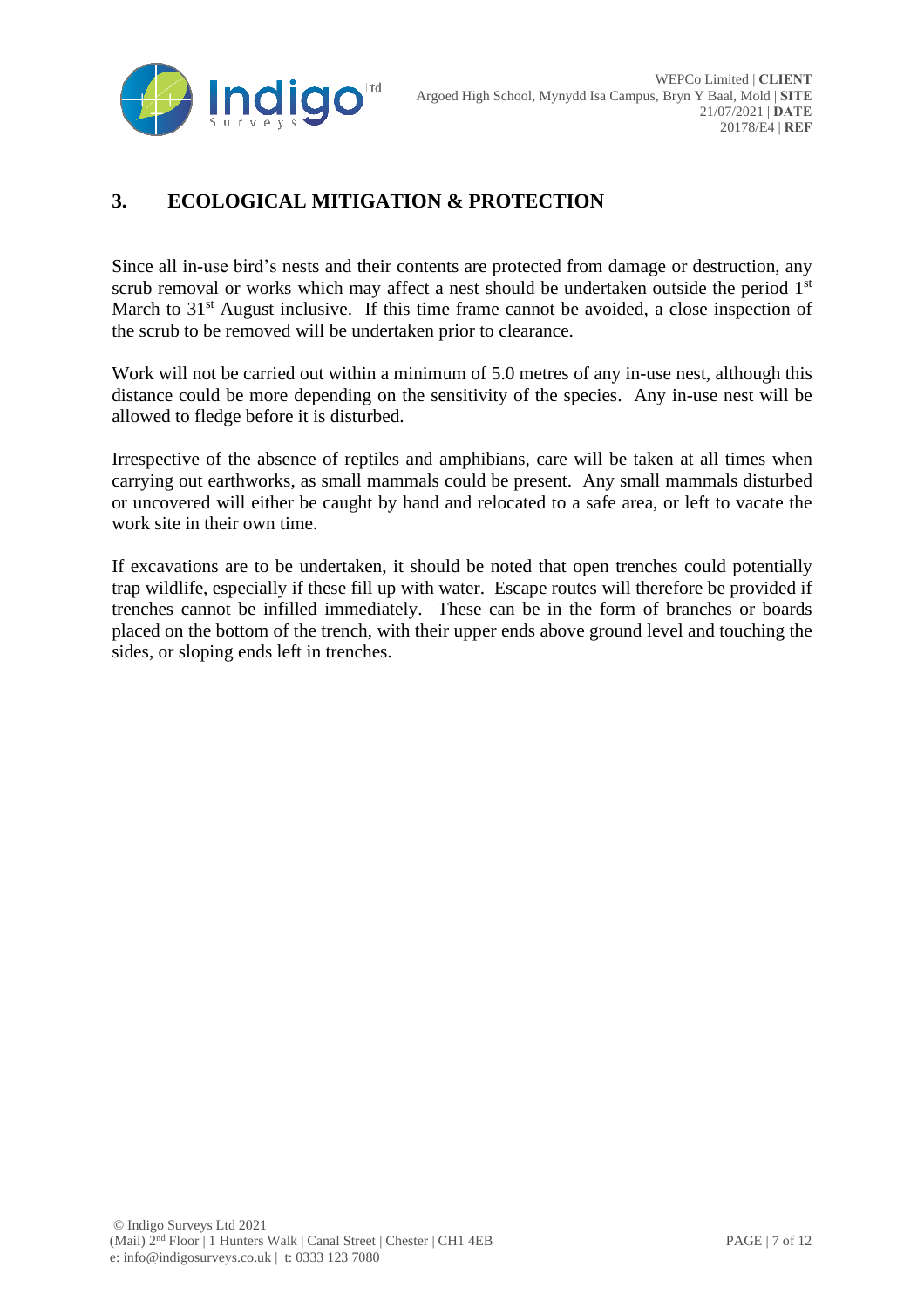

### **4. ECOLOGICAL ENHANCEMENT**

The application will seek permission for the redevelopment of the Argoed High School site to develop a new primary and secondary school in a co-located building, to be known collectively as the Mynydd Isa Campus. In summary, it is understood that the proposed works will include the:

- ❑ Demolition of the existing Argoed High School buildings;
- ❑ Construction of a new Net Zero Carbon in operation school campus including nursery, primary and secondary provision;
- ❑ Hardstanding and pedestrian walkways;
- ❑ Designated car and cycle parking space for staff and visitors;
- ❑ Enhancements to the existing pick up/drop off zone off Bryn Road;
- $\Box$  A new all weather grass pitch, as well as a grass football pitch and running track;
- ❑ Various hardstandings including 5no. floodlit MUGAs;
- ❑ Play and amphitheatre spaces;
- ❑ Forest school / habitat / science garden;
- $\Box$  Pedestrian footbridge to the grass sports pitches to the southeast of the site;
- $\Box$  Retention of three existing grass sports pitches at the south of the site;
- ❑ Landscaping; and
- ❑ Sustainable Urban Drainage Systems (SUDS).

A proposed site layout for the development is shown below (Plan 1).



**Plan 1 Proposed site layout**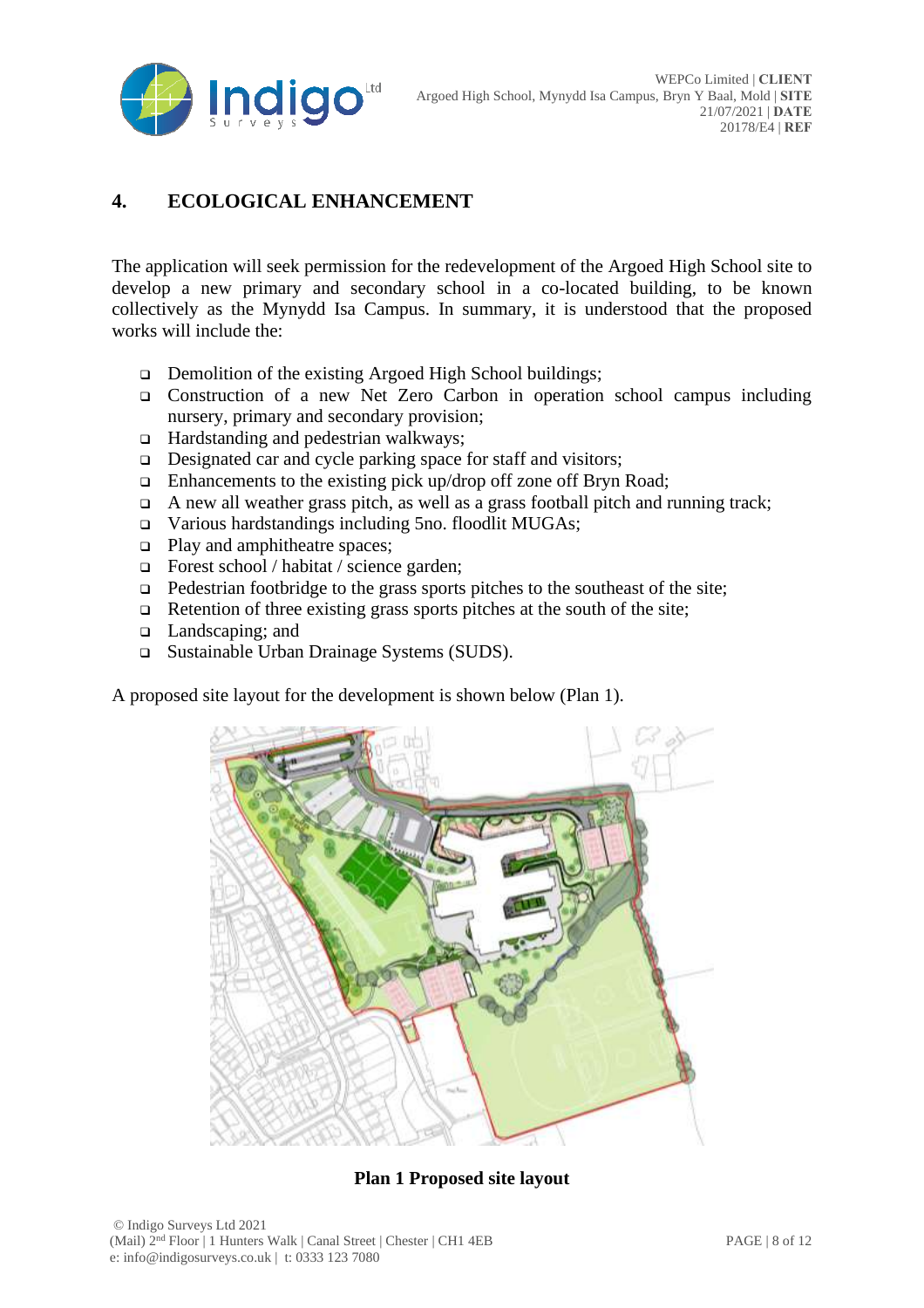

The proposed landscaping scheme will provide suitable for nesting and foraging birds, small mammals and pollinating insects.

It is understood that an Arboricultural Survey undertaken of the site confirmed that Category A, B, C and U trees are present on site. The majority of the Category A trees are at the site boundary, although there is a notable Category A Oak tree in the vicinity of the existing sports hall. Boundary trees located at the site are mainly deciduous and predominantly located around the lower eastern half of the application site. It is understood that the development will see the removal of circa 22no. trees in order to facilitate the proposed scheme design. All Category A trees are proposed for retention at the site, alongside existing hedgerows including along the existing brook.

The applicant has confirmed that replacement trees and new additional tree planting is proposed, to the sum of 131no. trees. All existing mature trees and hedgerows along the application site boundaries would be retained, with additional tree, hedge and shrub planting proposed around the main school building in accordance with the Planting Strategy, which is submitted with the planning application. The existing school playing fields to the south of the site would remain as existing. An area to the northwest of the site and west of the proposed car park is proposed to be landscaped with meadow seeded areas and tree planting for educational use as a forest school.

The areas of planting close to the building would function as rain gardens to capture treat and convey water from the roof that would connect to a site wide SUDS network comprising swales to parking areas and ponds at the east of the site.

The exact details of species mixes for the new landscaping have yet to be confirmed, but will include the following:

- ❑ Meadow areas seeded with wildflowers;
- ❑ Rain gardens/swale planting comprising a mix of meadow seeding and plug planting to provide botanical diversity;
- ❑ Shrub and herbaceous planting;
- ❑ An attenuation basin seeded with meadow species tolerant of wet and dry condition;
- ❑ Native species hedge planting;
- ❑ Amenity grassland;
- ❑ Playing field grassland;
- ❑ New tree planting.

These will significantly improve the site for wildlife, and additional measures will include the provision of bird, bat and insect boxes.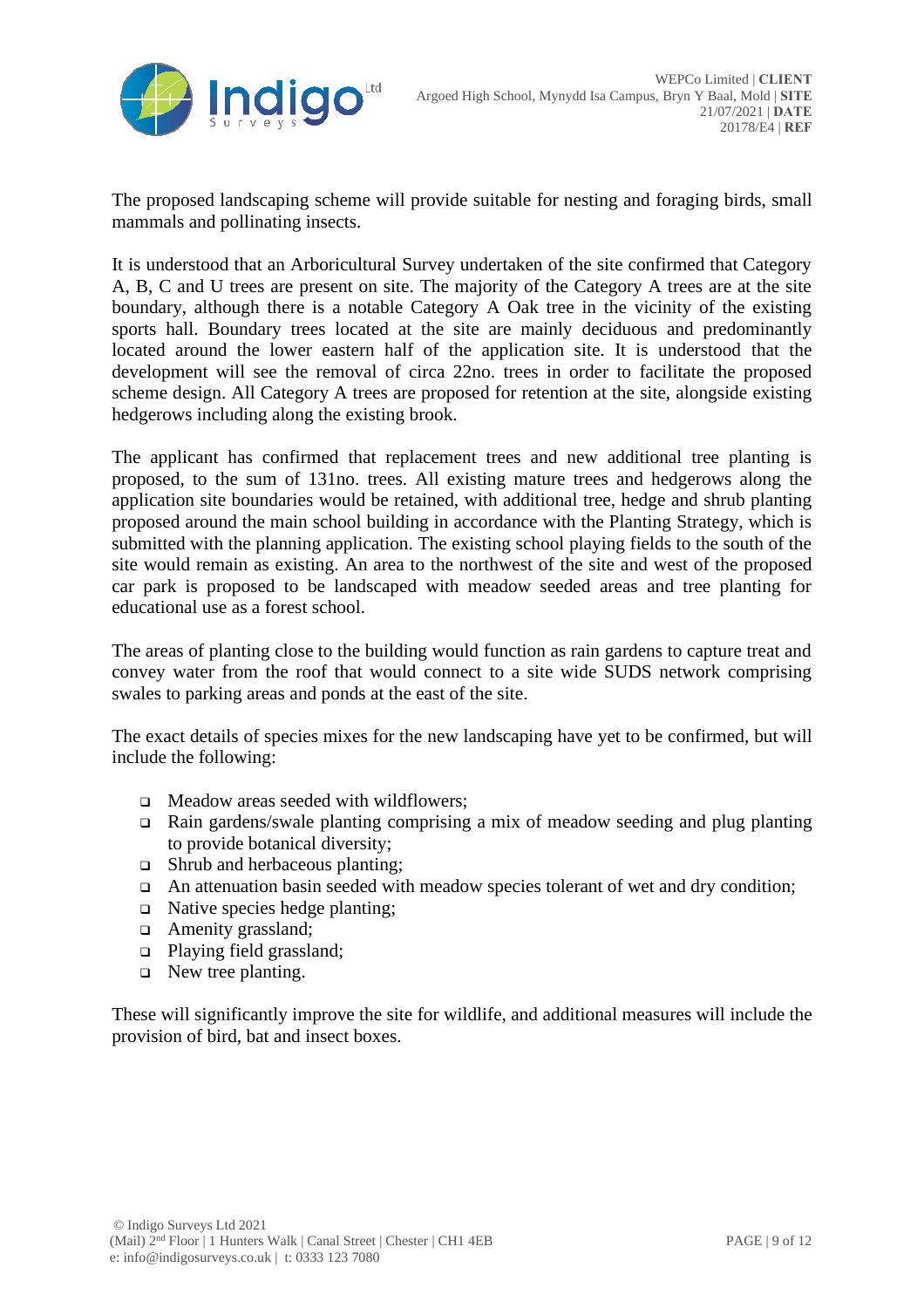

### **5. ECOLOGICAL IMPLICATIONS**

From an ecological perspective, the proposed development is considered to have little impact on wildlife or habitats.

Indeed, the change in ecological value of the site pre- and post-works has been calculated.

This confirms that the proposed development will minimise the biodiversity loss in terms of overall area, whilst the measures outlined in the previous section will in fact increase the biodiversity value of the site over and above that currently existing.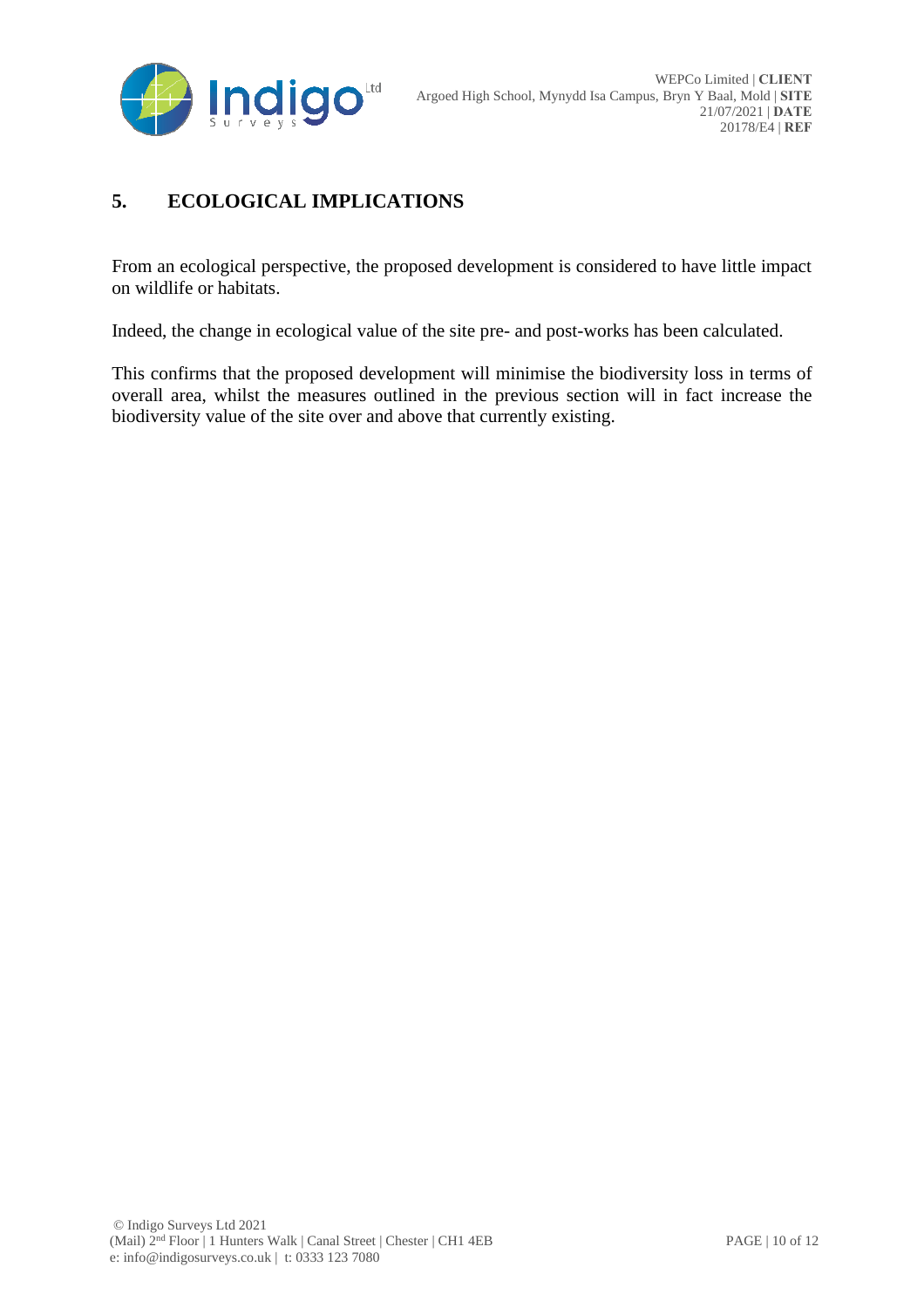

### **REFERENCES**

**Collins, J. (ed.), 2016**. *Bat Surveys for Professional Ecologists: Good Practice Guidelines. (3rd edn).* Bat Conservation Trust, London.

**English Nature, 2004**. *Bat mitigation guidelines*. English Nature, Peterborough.

**Fitter R., Fitter A. & Blamey, M., 1983**. *The Wildflowers of Britain and Northern Europe*. Collins, London.

**Fitter R. & Fitter A., 1984**. *Grasses, Sedges, Rushes & Ferns of Britain and Northern Europe*. Collins, London.

**JNCC, 2003**. *Handbook for Phase 1 habitat survey – a technique for environmental audit (revised reprint).* Joint Nature Conservation Committee, Peterborough.

**Mitchell-Jones A. J. & McLeish, 2004**. *Bat Workers' Manual*. Joint Nature Conservation Committee, Peterborough.

**Rodwell, J.S., 1992**. *British Plant Communities Volume 3 Grasslands and montane communities*. Joint Nature Conservation Committee, Peterborough.

**Stebbings R.E., 1986**. *Which bat is it?* The Mammal Society and The Vincent Wildlife Trust, London.

**The Vincent Wildlife Trust, 2003**. *The Bats of Britain and Ireland*. The Vincent Wildlife Trust, Ledbury.

#### **APPENDICES**

Appendix 1: Phase 1 Habitat Map